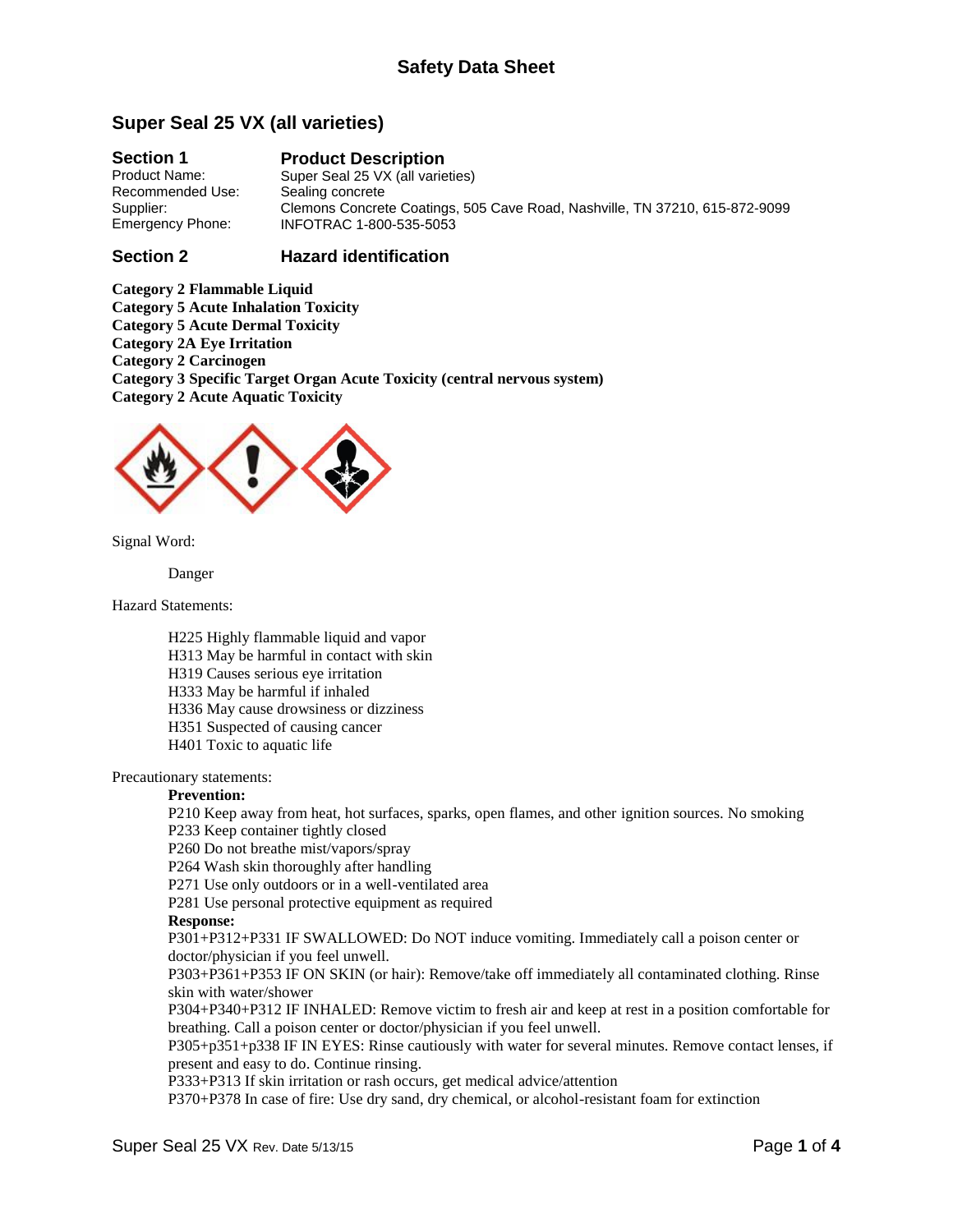**Storage:** P403+P233+P235 Store in a well-ventilated place. Keep container tightly closed. Keep cool. **Disposal:**

P501 Dispose of contents/container in accordance with local/federal regulations.

# **Section 3 Composition/ Information on Ingredients**

|                              | CAS#          | <b>OSHA PEL(TWA)</b> | <b>ACGIH(TLV-TWA)</b> | Conc.(wt. %)  |
|------------------------------|---------------|----------------------|-----------------------|---------------|
| Acrylic Copolymer            | proprietary   | Not established      | Not established       | $24.0 - 26.0$ |
| Dimethyl ketone              | 67-64-1       | $1000$ ppm           | 500 ppm               | $10.0 - 20.0$ |
| t-Butyl Acetate              | 540-88-5      | $200$ ppm            | $200$ ppm             | $40.0 - 50.0$ |
| bis (2-ethylhexyl) phthalate | 117-81-7      | 5 ppm                | 5 ppm                 | $0.1 - 0.2$   |
| Glycol Ether                 | proprietary   | 50 ppm               | 20 ppm                | $1.5 - 2.5$   |
| Solvent Naphtha              | proprietary   | 17 ppm               | 5 mg/ $m3$            | $10.0 - 15.0$ |
| 1,2,4-Trimethylbenzene       | 95-63-6       | 25 ppm(1989 std.)    | 25 ppm                | $0.0 - 0.6$   |
| 1,3,5-Trimethylbenzene       | 108-67-8      | 25 ppm               | 25 ppm                | $0.0 - 0.1$   |
| Naphthalene                  | $91 - 20 - 3$ | 10 ppm               | 10 ppm                | $0.0 - 0.6$   |

# **Section 4 First Aid Measures**

### **Emergency First Aid Procedures**

**Skin:** Clean material from skin with acetone, then wash with soap and water followed by moisturizer. If irritation persists, contact a physician.

**Eyes:** Flush with a gentle but large stream of clean water for 15 minutes, lifting the lower and upper eyelids occasionally. Remove contact lenses if able. Call a physician if irritation persists.

**Inhalation:** Move to fresh air and provide oxygen if breathing is difficult. Seek medical attention.

**Ingestion:** DO NOT INDUCE VOMITING. Give large quantities of water. Do not give milk or alcoholic beverages. If vomiting occurs spontaneously, keep head below hips to prevent aspiration of liquid into the lungs. Get medical attention immediately.

# **Section 5 Firefighting Procedures**

**Suitable Extinguishing Media:** Dry chemical, CO2, alcohol-resistant foam

**Unsuitable Extinguishing Media:** High-volume water jet

**Flash Point (TCC):** 0° F

**Flammable Limits (% volume in air for solvents): LEL=**1.0 **UEL=**13.0

**Special Fire Fighting Procedures:** Evacuate area and fight fire from a distance. Firefighters wear NIOSH approved self-contained breathing apparatus. Cool containers exposed to fire with water. Vapors are heavier than air and may travel along the ground to distant ignition sources. Do not allow runoff from firefighting to enter drains or water courses.

# **Section 6 Spill or Leak Procedures**

**Steps to Take if Material is Released or Spilled:** No health affects expected from the clean-up of the material if contact can be avoided. Follow the protection information found in Section 8 of this SDS. Ventilate the contaminated area. Prevent the spread of spilled material by using a suitable absorbent material or sand dam.

### **Section 7 Handling and Storage**

**Normal Handling:** Always use good industrial hygiene practices and safety guidelines.

**Storage:** Store material in its original container. Keep containers tightly closed when not in use. Keep material away from open flame, sparks, or other sources of heat and ignition.

**Waste Disposal Method:** Liquid material is an ignitable waste (D001). Dispose of material in accordance with federal, state, and local guidelines.

**Special Precautions:** Use proper bonding/grounding techniques to avoid static buildup/discharge, which can ignite vapors. Empty containers may contain explosive levels of vapor. Do not cut, drill, or weld on or near the containers.

# **Section 8 Protection Information**

**Respiratory Protection:** Use NIOSH-approved organic vapor respirator when exposure levels can't be kept below limits.

**Ventilation:** Provide adequate mechanical ventilation to keep exposure levels below TLV's.

**Protective Gloves:** Wear impervious chemical gloves.

**Eye Protection:** Wear chemical safety glasses.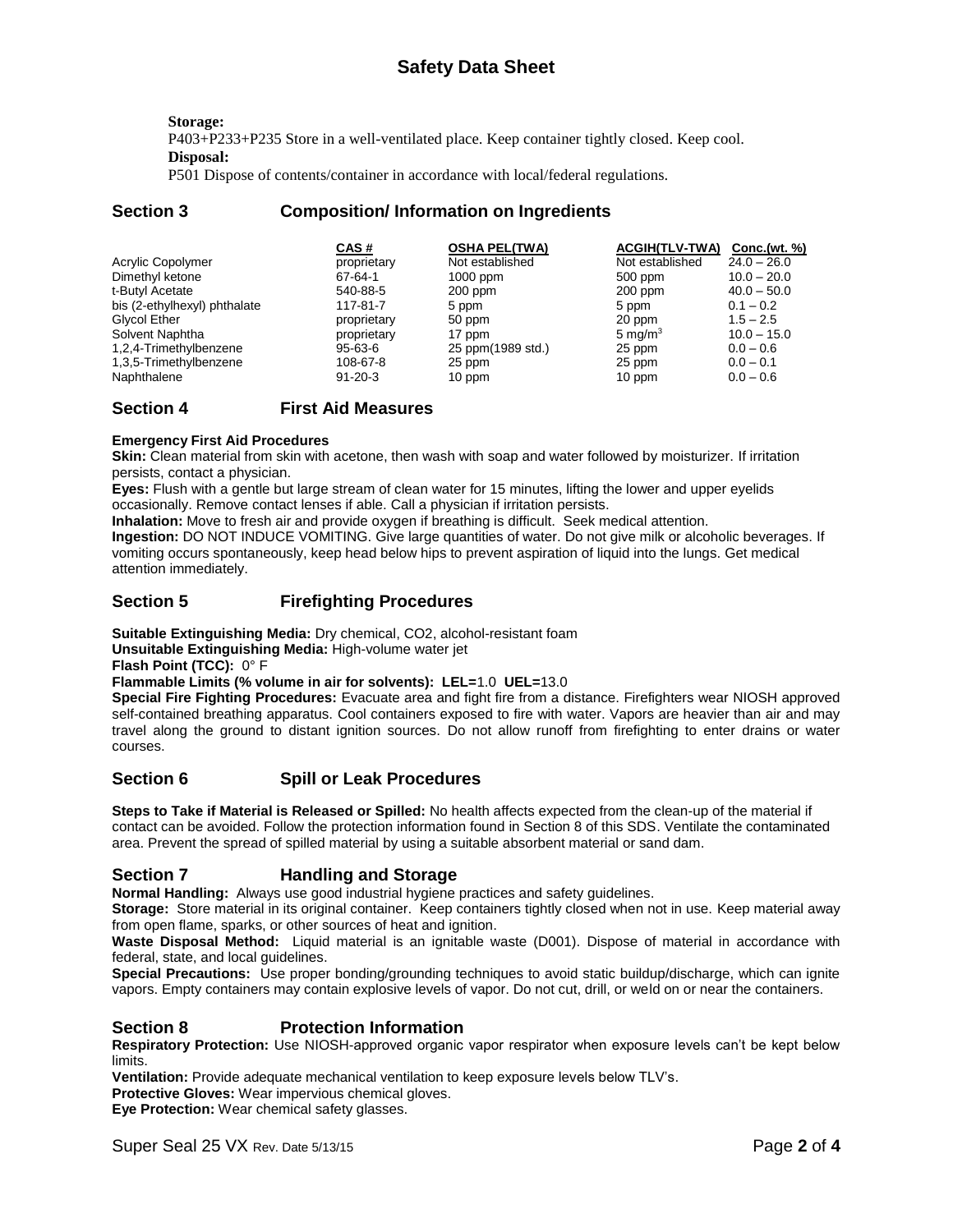# **Safety Data Sheet**

**Other Protective Clothing or Equipment:** As needed to prevent repeated/prolonged contact.

**Work/Hygienic Practices:** Use only in adequately-ventilated area unless recommended respiratory protection is used. Wash thoroughly with soap and water after handling and before eating, smoking, or using washroom. If clothes become contaminated, change to clean clothing and wash contaminated clothes before re-use.

### **Section 9 Physical Data**

**Appearance:** Clear to amber liquid **Odor:** Sweet ketone **Odor Threshold:** No data available **pH:** None **Freezing/Melting Point:** <-70° F **Boiling Point:** 125° F **Flash Point:** 0° F **Evaporation Rate:** 14.4 (butyl acetate = 1) **Flammability (solid, gas):** No data available **Lower/Upper Flammability:** 1.0-13.0 **Vapor Pressure:** 185 mm Hg at 20° C **Vapor Density:** 2.0 **Density:** 0.89 g/cc **Solubility in water:** 26.75% by weight **Partition Coefficient:** No data available **Auto-ignition Temperature:** 850° F **Decomposition temperature:** No data available **Viscosity:** 16-18 centipoise

# **Section 10 Reactivity Data**

**Reactivity:** Stable Hazardous Polymerization: Should not occur.

**Conditions to avoid:** Prevent vapor accumulation. Avoid heat and flames.<br> **Incompatibility (Materials to Avoid):** Strong oxidizers, acids, alkalies, nitrates. Strong oxidizers, acids, alkalies, nitrates. **Hazardous Decomposition (Byproducts):** Carbon monoxide, carbon dioxide, isobutylene, and acetic acid.

# **Section 11 Toxicity Data**

**Routes of Exposure:** Inhalation, Ingestion, eyes, and Skin. **Acute Toxicity Lethal Doses (ATE):**

LC50 (inhl) 24.8 mg/l LD50 (oral) 5261 mg/kg LD50 (skin) 3299 mg/kg

#### **Health Hazards:**

**Acute:** May cause eye, skin, gastrointestinal, and lung irritation. May cause central nervous system depression.

**Chronic:** Prolonged and repeated exposures to high concentrations may cause liver and kidney damage. **Skin Contact:** May cause irritation and redness. Prolonged or repeated exposure can cause defatting and drying of

the skin which may result in a burning sensation and a dried, cracked appearance.

**Eye Contact:** Causes redness, tearing, irritation of the eyes. Direct contact may will cause moderate eye irritation. **Inhalation:** May cause headache, nausea, dizziness, and loss of coordination. Continued inhalation may result in unconsciousnes.

**Ingestion:** May be harmful if swallowed. Aspiration of the material into the lungs can cause chemical pneumonitis, which can be fatal.

**Carcinogen:** Contains trace amounts (0.0-0.6% w/w) of Napthalene and bis (2-ethylhexyl) phthalate (0.1 – 0.2% w/w), which are IARC category 2B possible carcinogens.

**Aggravation of Pre-existing Conditions:** Persons with pre-existing skin, eye, or lung disorders may be more susceptible to the effects of the substance.

### **Section 12 Ecological Data**

**Acute Toxicity to Fish:** LL50 (96 hr) 11.2 mg/L (Calculated) **Acute Toxicity to Aquatic Invertebrates:** EL50 (48 hr) 2.6 mg/L (Calculated)

**Toxicity to Aquatic Plants:** EL50 algae 11.0 mg/L (Calculated)

**Toxicity to Microorganisms:** High concentrations may be harmful to sewage treatment plant microbes.

**Chronic Toxicity to Fish:** No data available

**Chronic Toxicity to Aquatic Invertebrates:** No data available